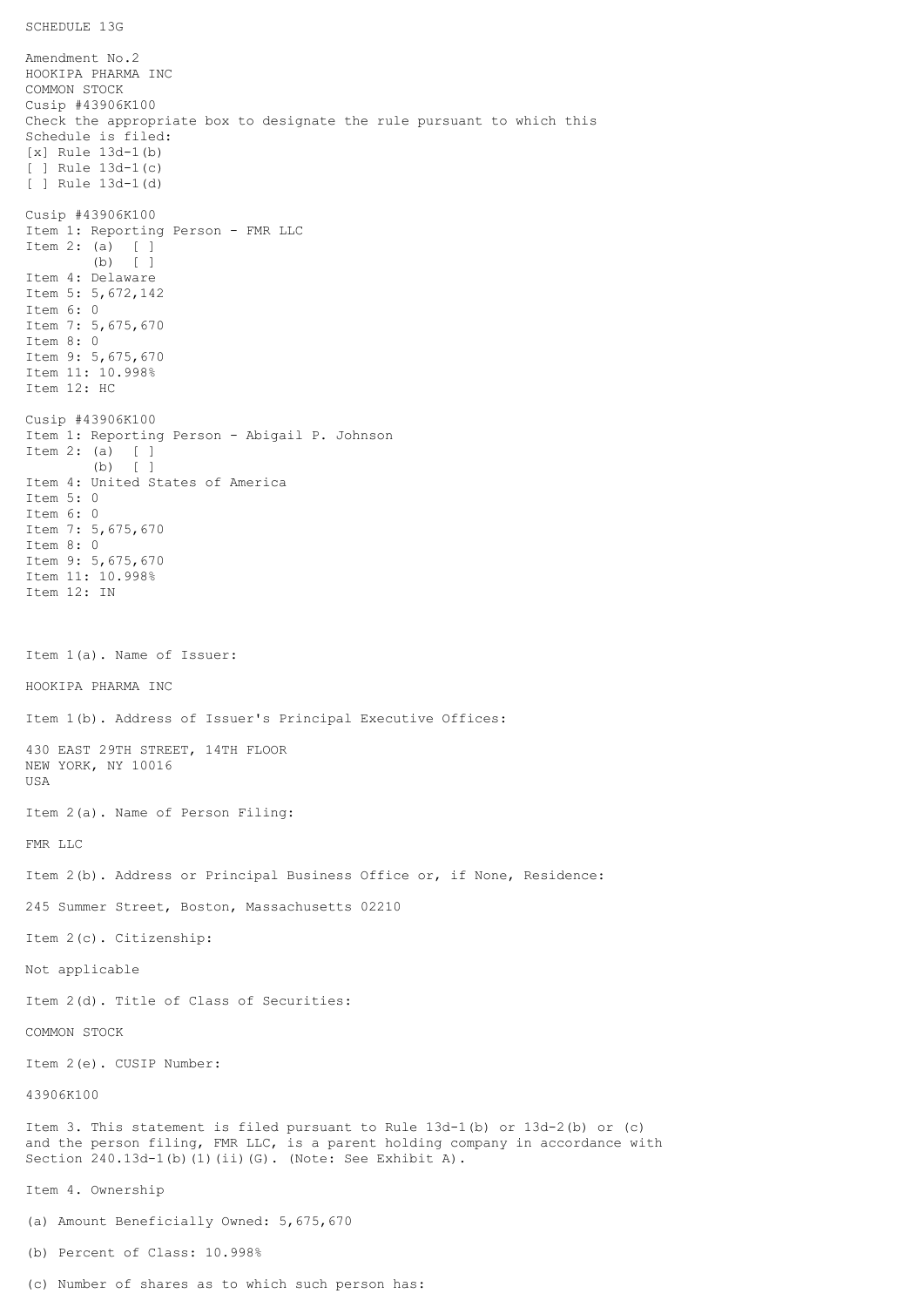(i) sole power to vote or to direct the vote: Please see the responses to Items 5 and 6 on the cover page

(ii) shared power to vote or to direct the vote: 0

(iii) sole power to dispose or to direct the disposition of: 5,675,670

(iv) shared power to dispose or to direct the disposition of: 0

Item 5. Ownership of Five Percent or Less of a Class.

Not applicable.

Item 6. Ownership of More than Five Percent on Behalf of Another Person.

One or more other persons are known to have the right to receive or the power to direct the receipt of dividends from, or the proceeds from the sale of, the COMMON STOCK of HOOKIPA PHARMA INC. No one other person's interest in the COMMON STOCK of HOOKIPA PHARMA INC is more than five percent of the total outstanding COMMON STOCK.

Item 7. Identification and Classification of the Subsidiary Which Acquired the Security Being Reported on By the Parent Holding Company.

See attached Exhibit A.

Item 8. Identification and Classification of Members of the Group.

Not applicable.

Item 9. Notice of Dissolution of Group.

Not applicable.

Item 10. Certifications.

By signing below I certify that, to the best of my knowledge and belief, the securities referred to above were acquired and are held in the ordinary course of business and were not acquired and are not held for the purpose of or with the effect of changing orinfluencing the control of the issuer of the securities and were not acquired and are not held in connection with or as a participant in any transaction having that purpose or effect.

Signature

After reasonable inquiry and to the best of my knowledge and belief, I certify that the information set forth in this statement is true, complete and correct.

April 8, 2022 Date

/s/ Kevin M. Meagher Signature

Kevin M. Meagher Duly authorized under Power of Attorney effective as of September 28, 2018, by and on behalf of FMR LLC and its direct and indirect subsidiaries\*

\* This power of attorney is incorporated herein by reference to Exhibit 24 to the Schedule 13G filed by FMR LLC on October 9, 2018, accession number: 0000315066-18-002414.

Exhibit A

Pursuant to the instructions in Item 7 of Schedule 13G, the following table lists the identity and Item 3 classification, if applicable, of each relevant entity that beneficially owns shares of the security class being reported on this Schedule 13G.

Entity ITEM 3 Classification

Fidelity Management & Research Company LLC \* IA